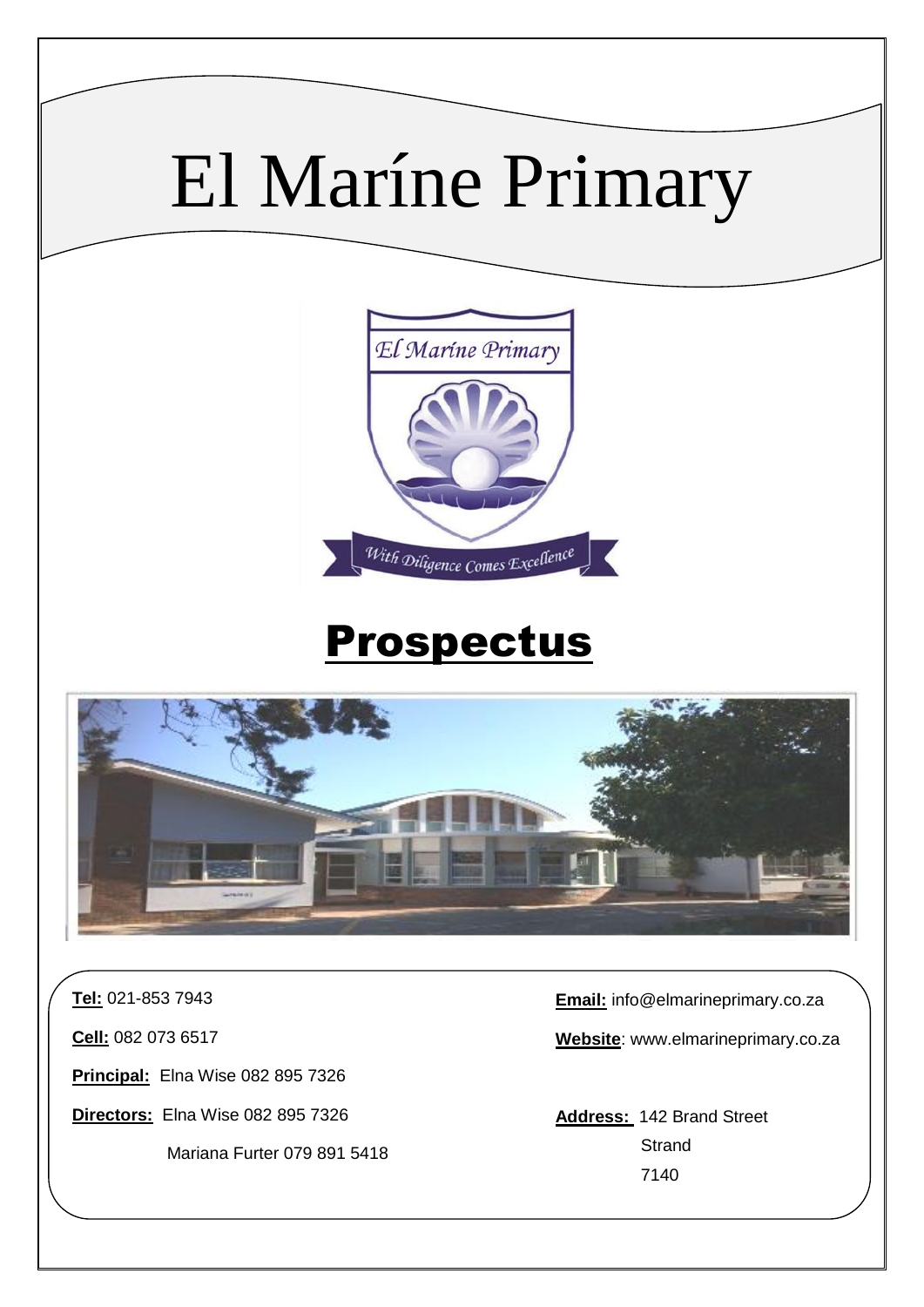

Our school name is of Spanish origin and it means The Sea.



# **About the logo:**

The shell represents the fishing industry of our area and indicates strength courage and endurance. The blue indicates safety and the shell is the protection of the pearl that represents what we aspire our learners to become.

### **Our slogan:**

### *With Diligence Comes Excellence*



# *Maximum Opportunity Through Optimal Education.*

By this vision we mean that each child should have every opportunity to reach his/her full potential through outstanding education.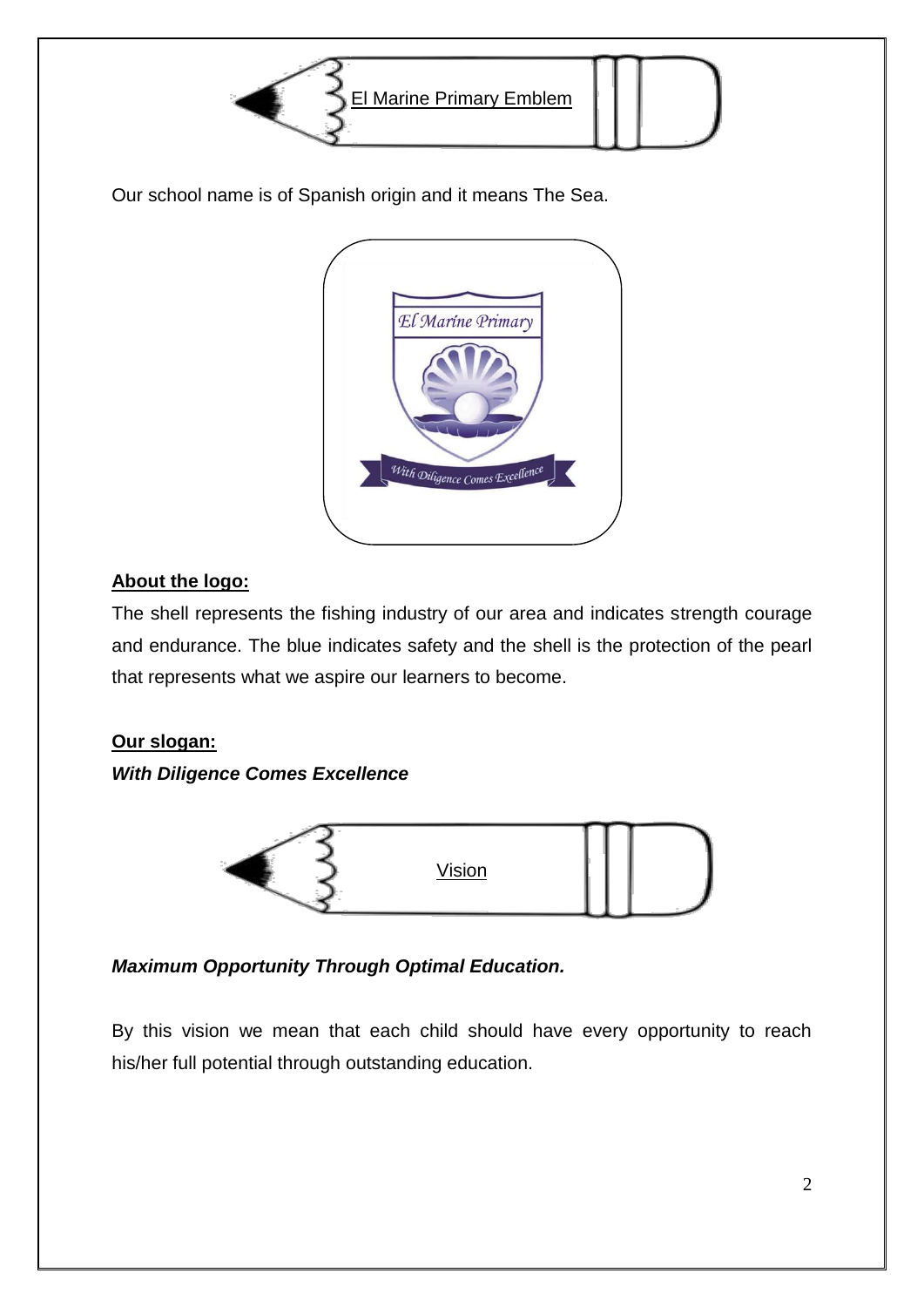

Our mission is to provide children of all ethnic groups with educational, spiritual, environmental and social opportunities in a safe, educational, homely, Christian environment, which will enable them to develop independence, self confidence, a love for learning and an awareness of the great gifts God has given them.

# **We will do this by:**

- 1. appointing staff with both the right heart and the appropriate qualifications.
- 2. attracting parents who appreciate and identify the right values and are able to pay the school fees diligently each month.
- 3. adhering at all times to the academic, caring and spiritual standards of excellence that characterizes our school.
- 4. supporting parents and teachers to solve problems directly and immediately.
- 5. encouraging open and honest communication.



El Marine Primary is registered with the Western Cape Education Department (WCED) as an independent school. We comply with the requirements of the National Curriculum (CAPS). The WCED's policy of Education will therefore be followed.

- 1. El Marine Primary is a single-medium school and instruction will take place in English.
- 2. Afrikaans is a compulsory first additional language.
- 3. Learners from the areas of Strand and Gordon's Bay will have preference at the school.
- 4. Clients with a poor payment record at previous schools will not be considered for admission.
- 5. We expect that parents meet their financial obligations towards the school.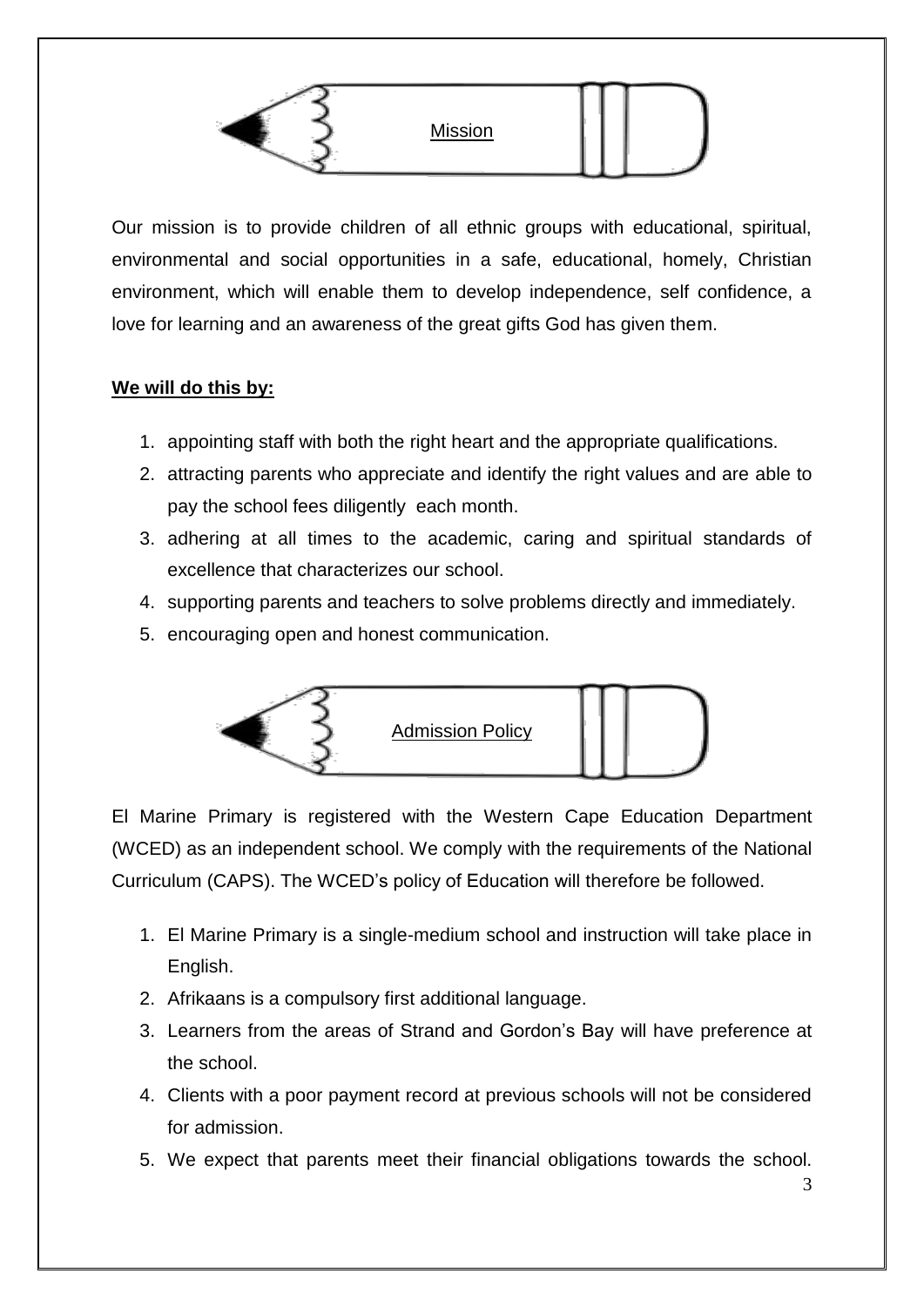We are not subsidized by the government so we have to meet all our own obligations. **Payments are required to be made on the 1st of every month**.

- 6. Learners will be required to adhere to the school's code of conduct at all times. The right of admission is reserved and the necessary steps will be followed when learners are in breach of the code of conduct (see the Code of Conduct for more details).
- 7. The school, as the most fundamental entity will be of a Christian character whereby all instruction and education will take place. Bible Education will be a part of the daily program. It will however be the parent's prerogative whether your child should be exposed to it or not.



1. **Before the start of the year enrolments:** The enrolment forms (pages 12 & 13 of this prospectus) must be completed and handed in or emailed before the **end of August.**

**During the year enrolments:** The enrolment forms (pages 12 & 13 of this prospectus) must be completed and handed in or emailed by a date that will be communicated by the office.

- 2. The following documents must be attached to the enrolment forms:
	- **2.1 Copy of Birth Certificate**
	- **2.2 Transfer Documents from previous school where applicable.**
	- **2.3 Most recent Academic Report**
	- **2.4 Clinic Card**
	- **2.5 Proof of address**
	- **2.6 Payment record from previous school**
	- **2.7Foreign Learner Enrolments also need the following documents and will not be accepted without:**
		- **2.7.1 Copy of Learner's Passport and Valid Study Visa**
		- **2.7.2 Copies of Parent Passports and Visas**
		- **2.7.3 Copies of Parent Asylum/Refugee Permits**
		- **2.7.4 Copy of Learner's Valid Asylum/Refugee Permit**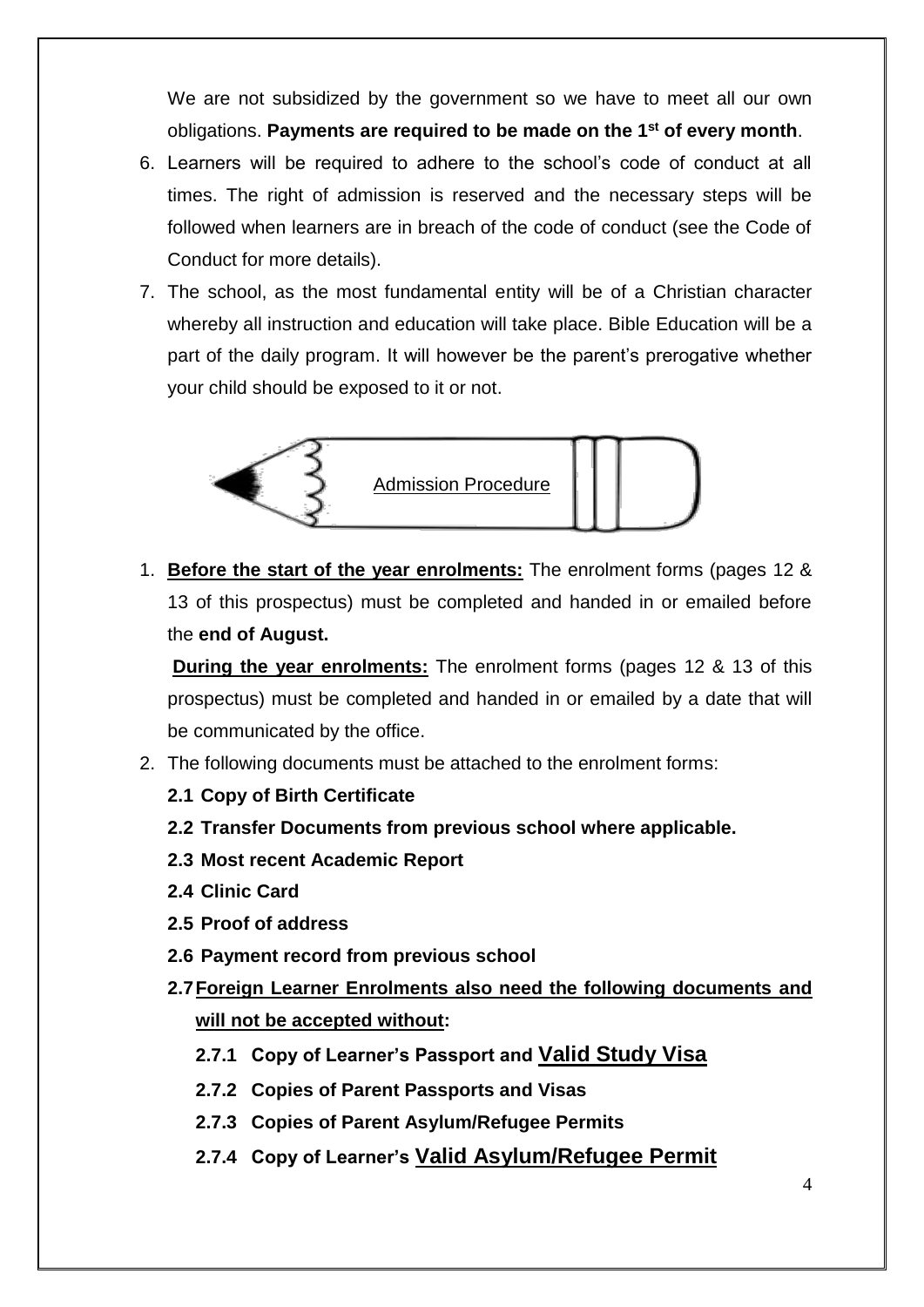#### **2.7.5 Asylum Seekers and Refugees - They need to submit their Formal Recognition of Refugee/Asylum Status as students may only attend school within the dates issued on the document.**

(New immigration regulations were implemented in 2014 and this drastically increased the responsibility on learning institutions to ensure that all foreign students have the necessary documentation.)

- 3. An invitation with a date will be sent to parents where an assessment with the prospective pupil will be conducted.
- 4. Parents will be invited to an interview where more information will be given and questions and concerns will be responded to. All applicants will be notified of the schools decision regarding acceptance.
- 5. Admission will be secured on the payment of the Registration fee (R3900) on or before the 1<sup>st</sup> of November (Start of the year admissions) or a date that will be communicated by the office (Includes R3400 for January fees).
- 6. Should a parent cancel the admission before the end of the year, the January fee portion will be refunded. No registration fees will, however, be refunded.



**Fees are as follows:**

# **Grade R:**

**Registration Fee:** R2 900 (R2 400 includes the fees for the first month) **Monthly tuition fee:** R2 400 per month – January to February R2 700 per month – March to November December R1 800

(Full day until 17:00 R3 000 per month - January to February R3 400 per month - March to November )

# **Grade 1-7:**

**Registration fee:** R3 900 (R3 400 includes the fees of the first month).

**Monthly tuition fee:** - R3 400 per month - January to February

R3 800 per month – March to November

December R1 800

*(accounts will be sent out monthly)*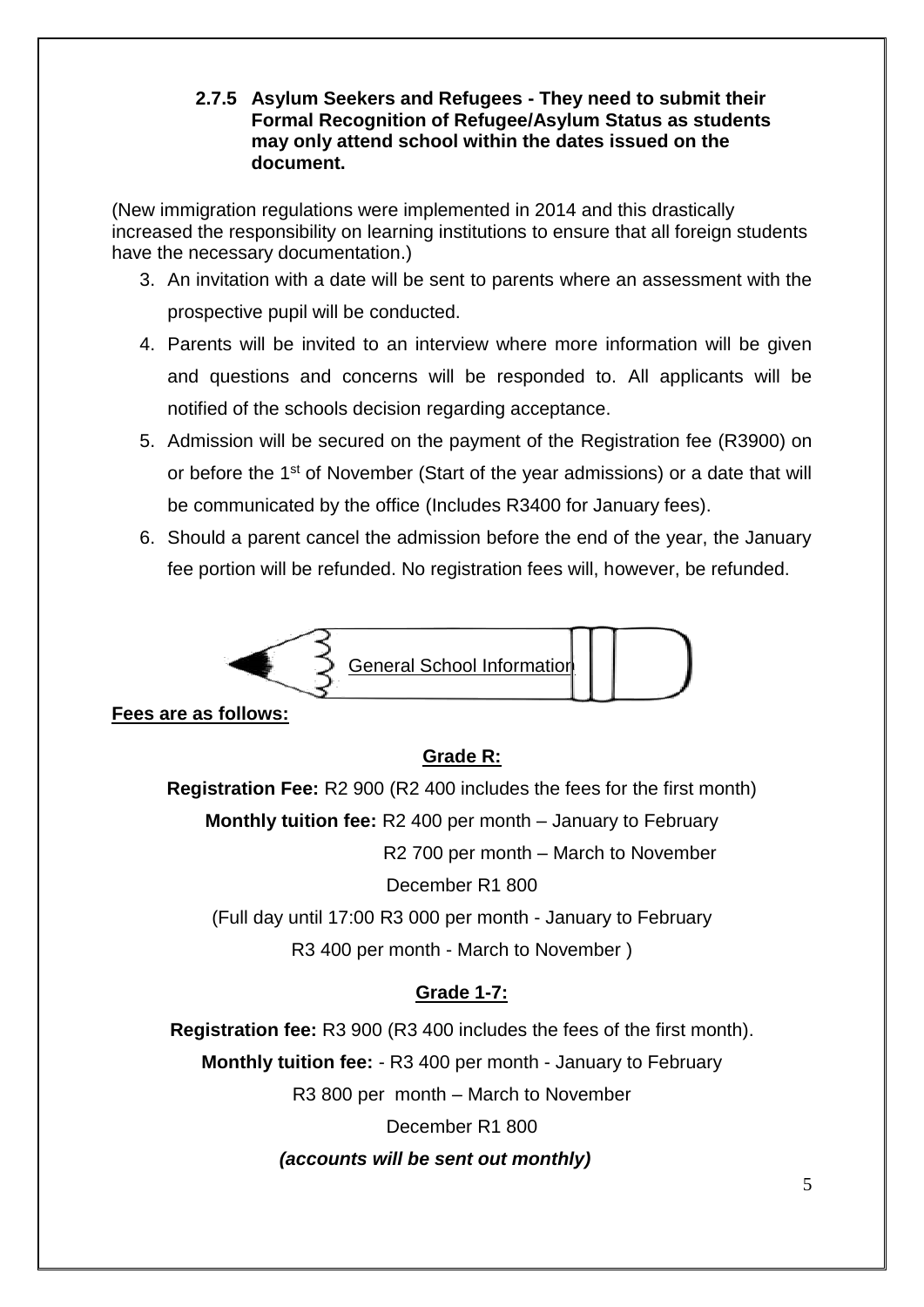**Aftercare fees:** R1 020 per month - January to February

R1 150 per month from March to November. From after school until 18:00.

**Half day aftercare fees**: (homework class and lunch included): R500 per month. From after school until 15:00.

Fees increase every year in March with no more than 14%.

A discount of R50 is applicable if fees are paid before the 1<sup>st</sup> (per EFT ONLY).

# **Banking details EL MARÍNE JUNIOR PRIMARY SCHOOL Absa Bank Strand Branch Code: 632 005 Account number: 408 231 8550 Reference: Learner's name and surname**

#### **Procedure for accounts in arrears:**

El Maríne Primary reserves the right to take legal action against parents who do not pay their bills on time. Interest will be charged on outstanding fees at a rate of 10% per month.

If accounts are in arrears and no acceptable arrangements have been made with the financial department, the case will be handed to lawyers who will then deal with the collection of the funds. **In such cases we reserve the right to terminate our services which implies that your child will have to stay at home until the account has been settled in full.** 

**We reserve the right to refuse access to your child in case of non payment by the 1st of each month and you will still be liable for any outstanding fees.**

**Termly academic reports will not be given out should your account be in arrears.**

All school fees have to be up to date by the end of November to ensure acceptance for the following year. After this date debtors will automatically, without warning, be transferred to the lawyers.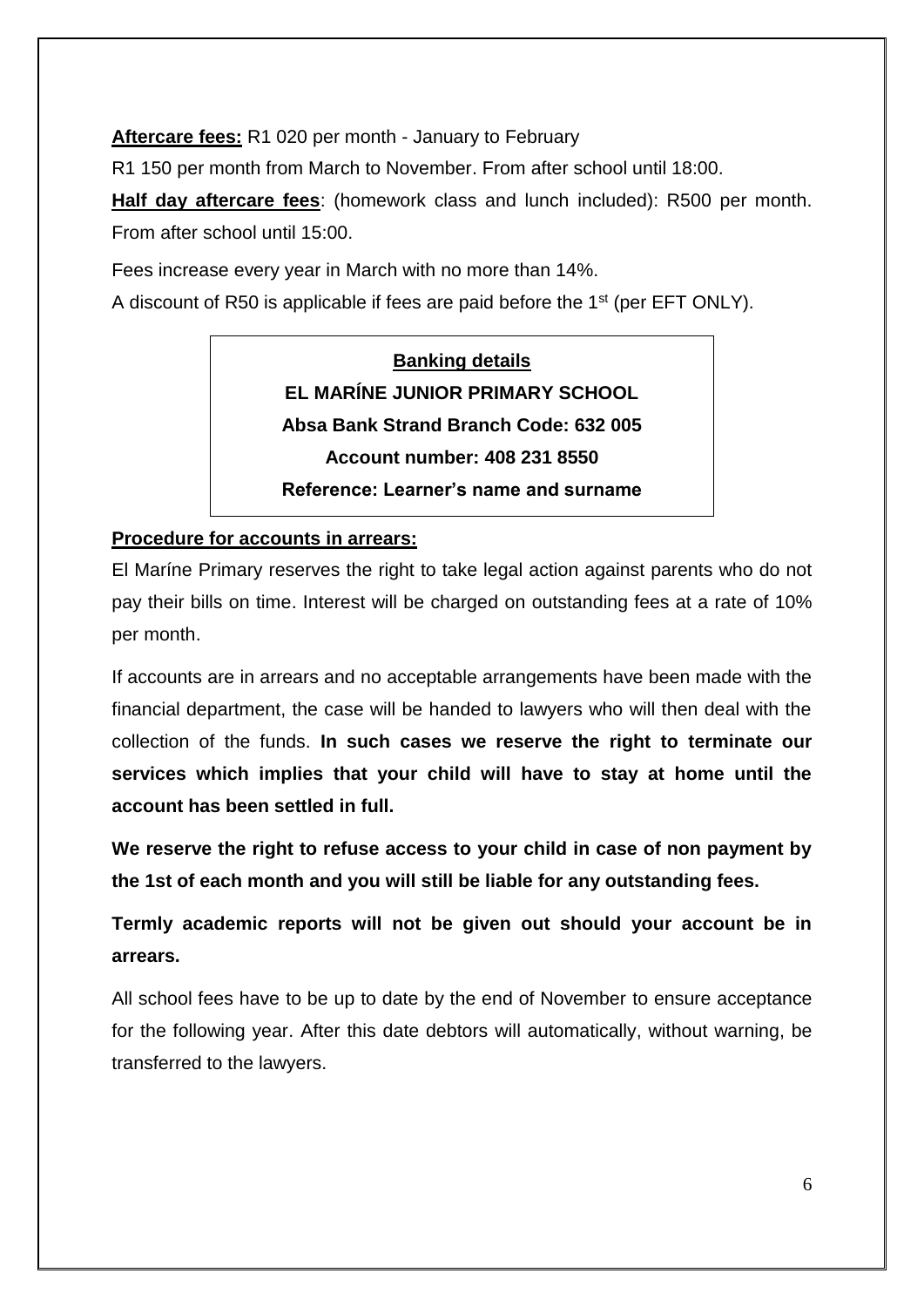#### **Leaving the school:**

One month's written notice have to be presented if your child intends leaving school. A transfer document will be issued on the last day the child attends school. Be sure to take it on leaving. All outstanding fees have to be settled and all books, study material and library books have to be returned before this document will be issued.

#### **School Operating Times**

El Marine Primary opens at **07:00** every morning. Under no circumstances may a child be dropped off before there is supervision from one of the staff members. We strongly encourage parents to **drop your children off at least 5-10 minutes before 07:25** as learners need time to put down their bags, go to the bathroom and line up before the bell rings. **Tardiness will not be tolerated.**

- 1. School times are **strictly** from: Gr. R : **Mon - Fri 07:45 - 13:00** Gr. I & Gr. 2: **Mon - Thu 7:45 - 13:30** Gr.3 : **Mon - Thu 7:45 - 14:15** Gr.4 - 7 : **Mon - Thu 07 :25 - 14 :15** Gr. 1-3 : **Fri 7:45 - 13:00** Gr. 4-7**: Fri 07:25 - 12:30** Aftercare: Mon – Fri until 18:00
- 2. After school: Should your child be at school for longer than 15 minutes after their school day ended, you are **obligated** to enrol them in the **homework class.**

#### **Appointments with the Principal and Teachers**

We have an open door policy by appointment for any problem, difficulty, suggestions or motivation that you as parents may have. **Under no circumstances may any parent reprimand or correct a teacher at her class or any learners on the school premises.** Appointments must be made and a meeting will be held with the relevant teacher in the office.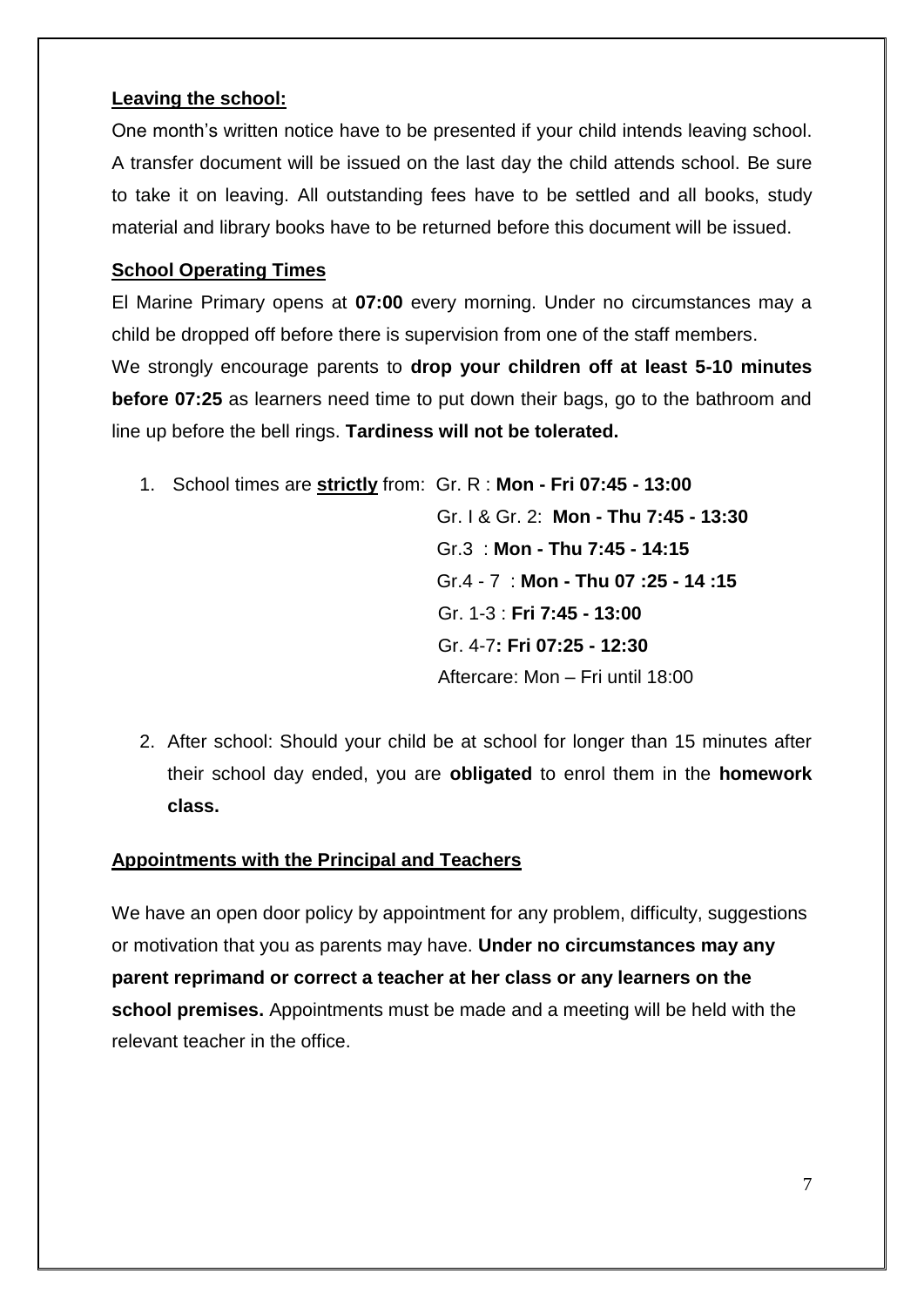**General School Rules** (As stated in the Code of Conduct):

1. All learners are to arrive at El Marine Primary before the starting time.

2. If a learner is going to be absent, the parent or guardian must notify the school via a phone call or text message.

3. Should a learner be absent from school for a period of three days or longer, a docters letter must be handed in.

4. Any absence from a formal assessement must be supported by a docters letter.

5. Learners may not bring cell phones, tablets, large sums of money or other valuables to school.

6. Any act of cheating in class work, homework or formal assessements is prohibited.

7. Tasks that has to be completed at home must be handed in on time.

8. Homework must be completed every day.

#### **Disciplinary Procedures**

The grade of the offence will determine the procedure to be followed. (More details in the Code of Conduct):

- 1. Grade 1 offences: A verbal warning followed by a final verbal warning, after which the learner will receive a written warning and notification of poor behaviour to parents. After 3 written warnings the learner will receive detention.
- 2. Grade 2 offences: A written warning and notification of poor behaviour will immediately be sent to parents without verbal warnings. After 3 written warnings the learner will receive detention.
- 3. Grade 3 offences: Immediate detention will be given to the learner. After 3 times in detention, a learner's parents will be called for a disciplinary hearing.
- 4. Grade 4 offences: A learner will immediately get a disciplinary hearing with his/her parents and the Disciplinary Board. Some of these offences may also get reported to the South African Police Service for further investigation.

### **Uniforms**

Our school uniform forms a part of our image as a school and it is one we strive to be proud of at all times. The school/sport uniform must be strictly adhered to at all times and is listed below.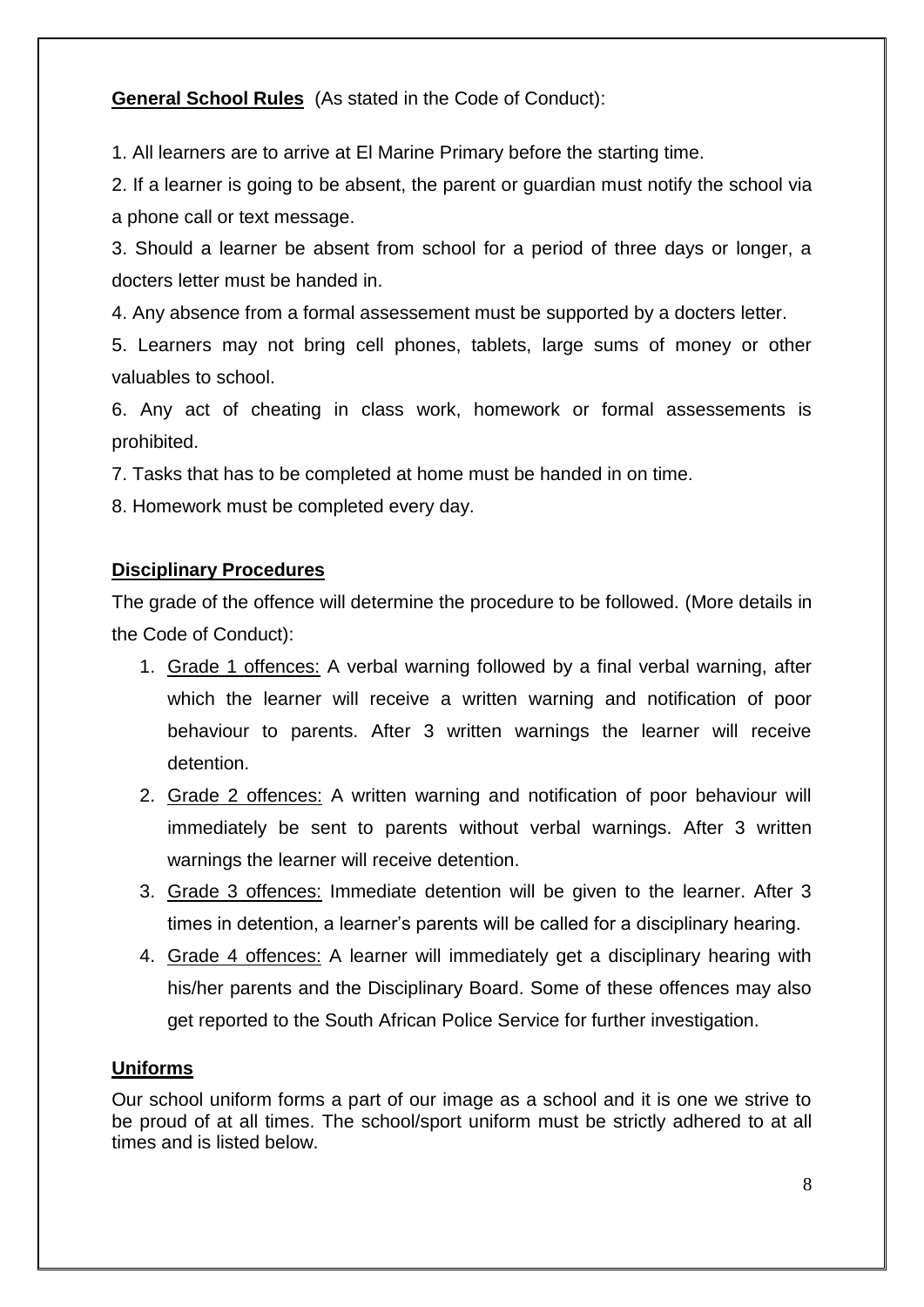# **School Uniform:**

| <b>Gender</b>  | Summer (first and fourth term)   | Winter (second and third term)    | <b>Accessories</b>                           |
|----------------|----------------------------------|-----------------------------------|----------------------------------------------|
| <b>Girls</b>   | Available to buy only at school: | Available to buy only at school:  | Hair:                                        |
| $(Gr1-3)$      | - Golf Shirt                     | -Tracksuit top (jacket)           | -Only navy or black elastics in hair.        |
| <b>School</b>  | - Navy skort                     | -Long sleeved golf shirt          | -Navy hair clips.                            |
| uniform)       |                                  | -Tracksuit pants                  | -Natural hair colour only (no dye).          |
|                | <b>Buy from anywhere:</b>        |                                   | -Fringes may not touch eye brows $(\pm 2$ cm |
| <b>Girls</b>   | -Short grey socks                | Buy from anywhere:                | above eye brows)                             |
| $(Gr4-7)$      | -Black tackies (as plain as      | -Grey socks                       | -Hair must be tied back if hanging on the    |
| <b>Sports</b>  | possible)                        | -Black tackies (as plain as       | shoulders.                                   |
| <b>Uniform</b> |                                  | possible) to wear with Tracksuit  | Jewellery:                                   |
|                |                                  | pants                             | -Must be limited to 1 small round            |
| <b>Girls</b>   | Available to buy only at school: | Available to buy only at school:  | gold/silver stud in each ear.                |
| (Gr4-7)        | -Dress                           | - Dress                           | -Medical bands/necklaces.                    |
| <b>Formal</b>  | <b>Buy from anywhere:</b>        | -Tracksuit top (jacket)           | Nails:                                       |
| <b>Uniform</b> | -Short White socks               | <b>Buy from anywhere:</b>         | -No nail polish.                             |
|                | -School shoes                    | - Opaque Black/Navy Stockings     | -Keep short and clean.                       |
|                | -Black skipants (must not be     | and Black School shoes            | Make-up:                                     |
|                | visible under dress)             | -Navy jersey                      | -No make-up or permanent make-up             |
|                |                                  | -Navy scarf, beanies, gloves etc. | allowed                                      |
|                |                                  |                                   |                                              |
| <b>Boys</b>    | Available to buy only at school: | Available to buy only at school:  | Hair:                                        |
| $(Gr1-3)$      | -Golf shirt                      | -Tracksuit top (jacket)           | -Keep short.                                 |
| <b>School</b>  | -Navy Shorts                     | -Long sleeved golf shirt          | -Fringes may not be longer than ±3cm.        |
| uniform)       |                                  | -Track suit pants                 | -No steps may be cut.                        |
|                |                                  |                                   | -No signs or symbols may be shaved onto      |
| <b>Boys</b>    | <b>Buy from anywhere:</b>        | <b>Buy from anywhere:</b>         | the head.                                    |
| $(Gr4-7)$      | -Short Grey socks                | -Grey socks                       | -Natural hair colour only (no dye)           |
| <b>Sports</b>  | -Black tackies (as plain as      | -Black tackies (as plain as       | -No hair gel                                 |
| <b>Uniform</b> | possible)                        | possible) to wear with Tracksuit  | Jewellery:                                   |
|                |                                  | pants                             | -No jewellery except for medical reasons.    |
| <b>Boys</b>    | Available to buy only at school: | Available to buy only at school:  | Nails:                                       |
| (Gr4-7)        | -Red Golf Shirt                  | -Red Golf Shirt                   | -No nail polish.                             |
| <b>Formal</b>  | <b>Buy from anywhere:</b>        | -Tracksuit top (jacket)           | -Keep short and clean.                       |
| <b>Uniform</b> | -Short Grey School Pants         | <b>Buy from anywhere:</b>         |                                              |
|                | -Short Grey socks                | - Grey Trousers, grey socks and   |                                              |
|                | -School shoes                    | <b>Black School shoes</b>         |                                              |
|                |                                  | -Navy jersey                      |                                              |
|                |                                  | -Navy scarf, beanies, gloves etc. |                                              |

All articles not sold at school can be purchased at Pep Stores, Woolworths and Ackermans.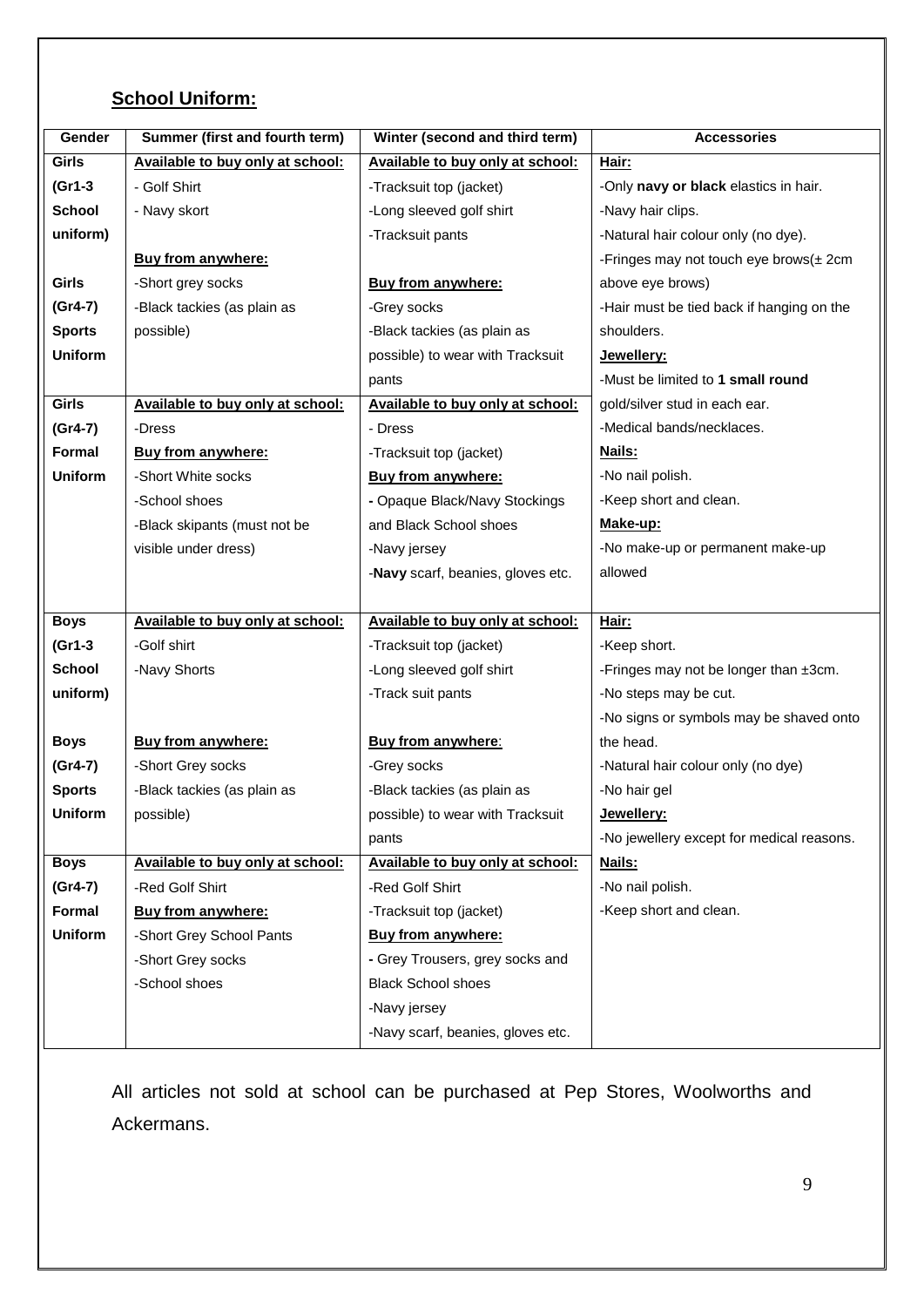## **Casual Clothes:**

Please pay attention that learners are not allowed to wear beachwear, tight fitting clothes, clothes that are see-through, too revealing and/or too short.

# **Sport Uniform:**

The following lists the clothes that your child should pack in on the days that he/she participates in sport.(Gr 4-7) Learners will be given time after school to change into these clothes. Gr1-3 comes to school everyday already dressed for sports.

| Gender      | Summer (first and fourth term) | Winter (second and third term) |
|-------------|--------------------------------|--------------------------------|
| Girls       | -Stay in school uniform        | -Stay in school uniform        |
| $(Gr1-3)$   |                                |                                |
| Girls       | -Change into sport uniform     | -Change into sport uniform     |
| $(Gr4-7)$   | after school                   | after school                   |
| <b>Boys</b> | -Stay in school uniform        | -Stay in school uniform        |
| $(Gr1-3)$   |                                |                                |
| <b>Boys</b> | -Change into sport uniform     | -Change into sport uniform     |
| (Gr4-7)     | after school                   | after school                   |

# **Sport Rules:**

- 1. Under no circumstances may learners wear casual clothes during our sports period. They stay in their school uniform.
- 2. Learners who participate in Netball must wear tackies and will not be allowed to play barefoot.
- 3. If a learner is sick, a letter must be written and signed by a parent or guardian to excuse their child from sport practice or matches.
- 4. Once a learner has chosen what sport they would like to participate in for the year, they will not be allowed to change.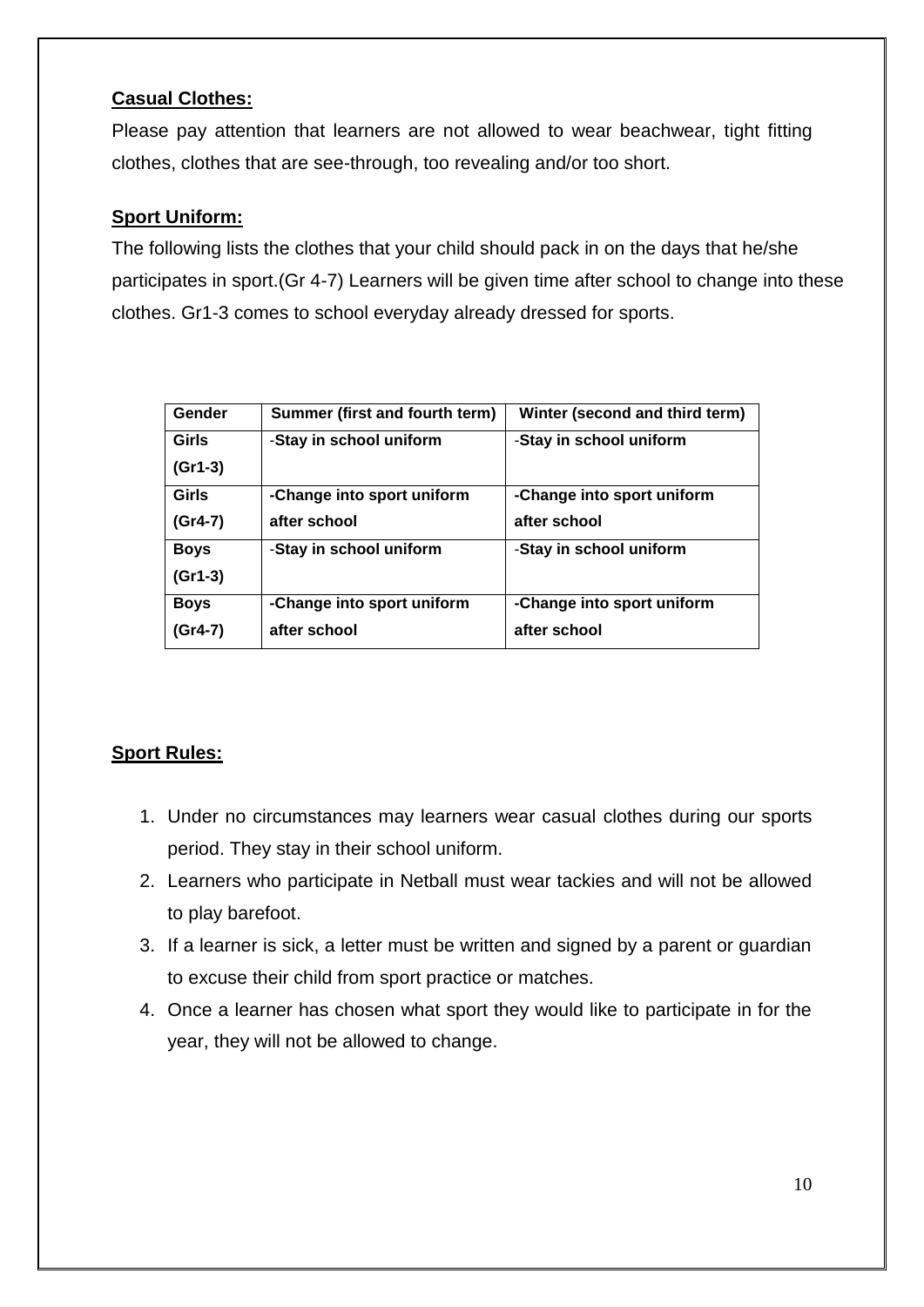#### **Extra-Curicular Program:**

At El Marine Primary we offer a range of compulsory extra-curricular activities. Learners get the opportunity to choose the activities that they will participate in for the rest of the year.

### **Extra-Curicular Descriptions:**

### **Netball:**

Netball is a ball sport played by two teams of seven players. Games are played on a rectangular court with raised goal rings at each end.The object is to score goals from within a defined area, by throwing a ball into a ring attached to a post. Players are assigned specific positions, which define their roles within the team and restrict their movement to certain areas of the court. During general play, a player with the ball can hold onto it for only three seconds before shooting for a goal or passing to another player.The winning team is the one that scores the most goals. The girls who participate in netball needs to bring their own netball ball at the start of the year.

There will be a minimum of 14 players and maximum of 16 players. Should the teams not be complete, the coach will choose players from other activities and a letter will be sent out regarding this.

The netball teams will play matches against other schools during the year.

### **Soccer:**

Soccer is considered to be the world's most popular sport. In soccer, there are two teams of eleven players. Soccer is played on a large grass field with a goal at each end. The object of the game is to get the soccer ball into the opposing team's goal. The key to soccer is that, with the exception of the goalie, players cannot touch the ball with their hands, they can only kick, knee, or head the ball to advance it or score a goal.

There will be a maximum of 18 players allowed in a team. We will participate in matches against other private schools throughout the year.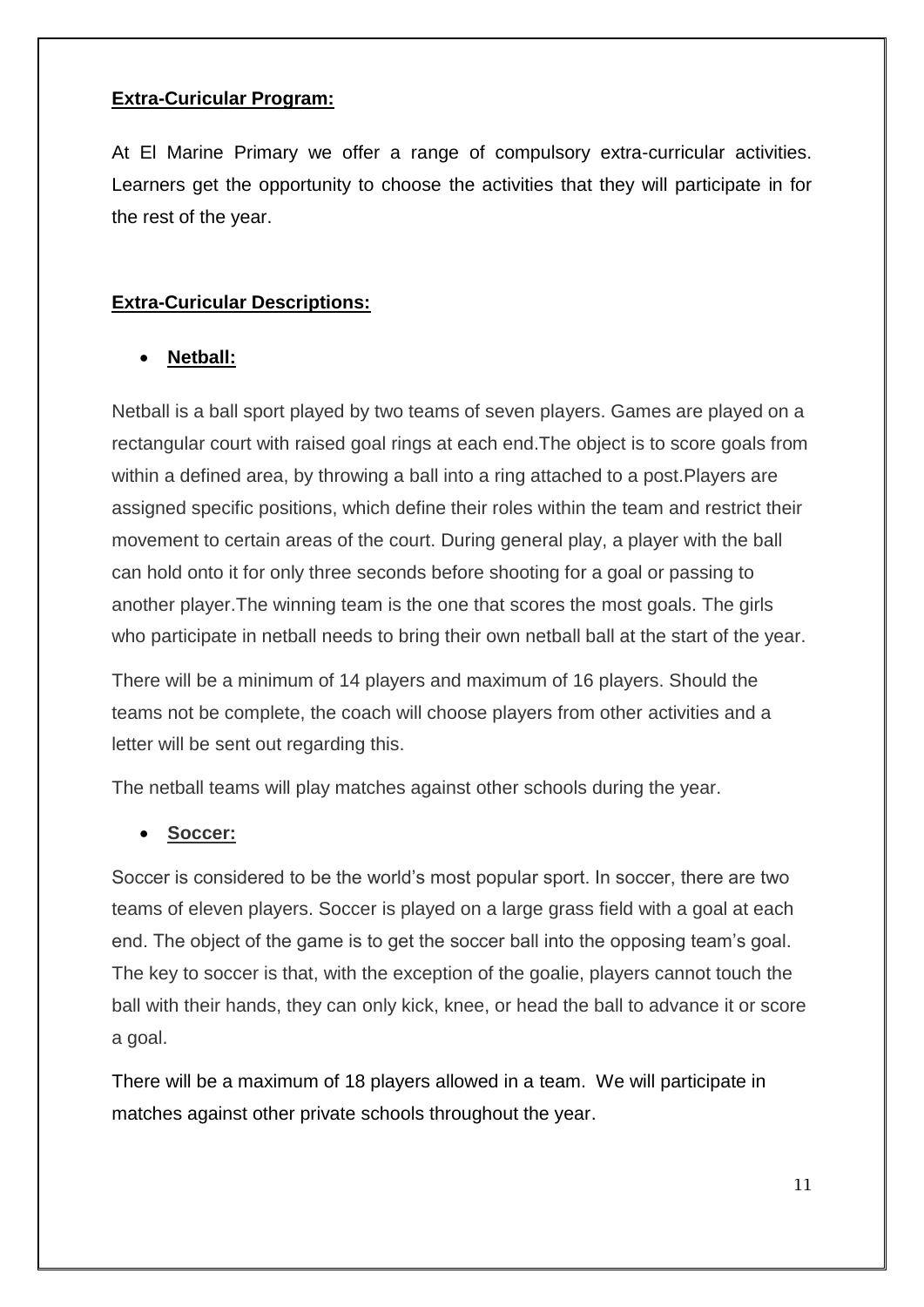# **Mini Cricket**

Mini Cricket is aimed at young players. The pitch is circular, and there is a wicket. The bowler and batsmen are either end of the wicket. There are three stumps at either end and also a crease which is a line. There are 2 teams of six players. The maximum learners allowed will be 15 players. We will participate in matches against other private schools throughout the year.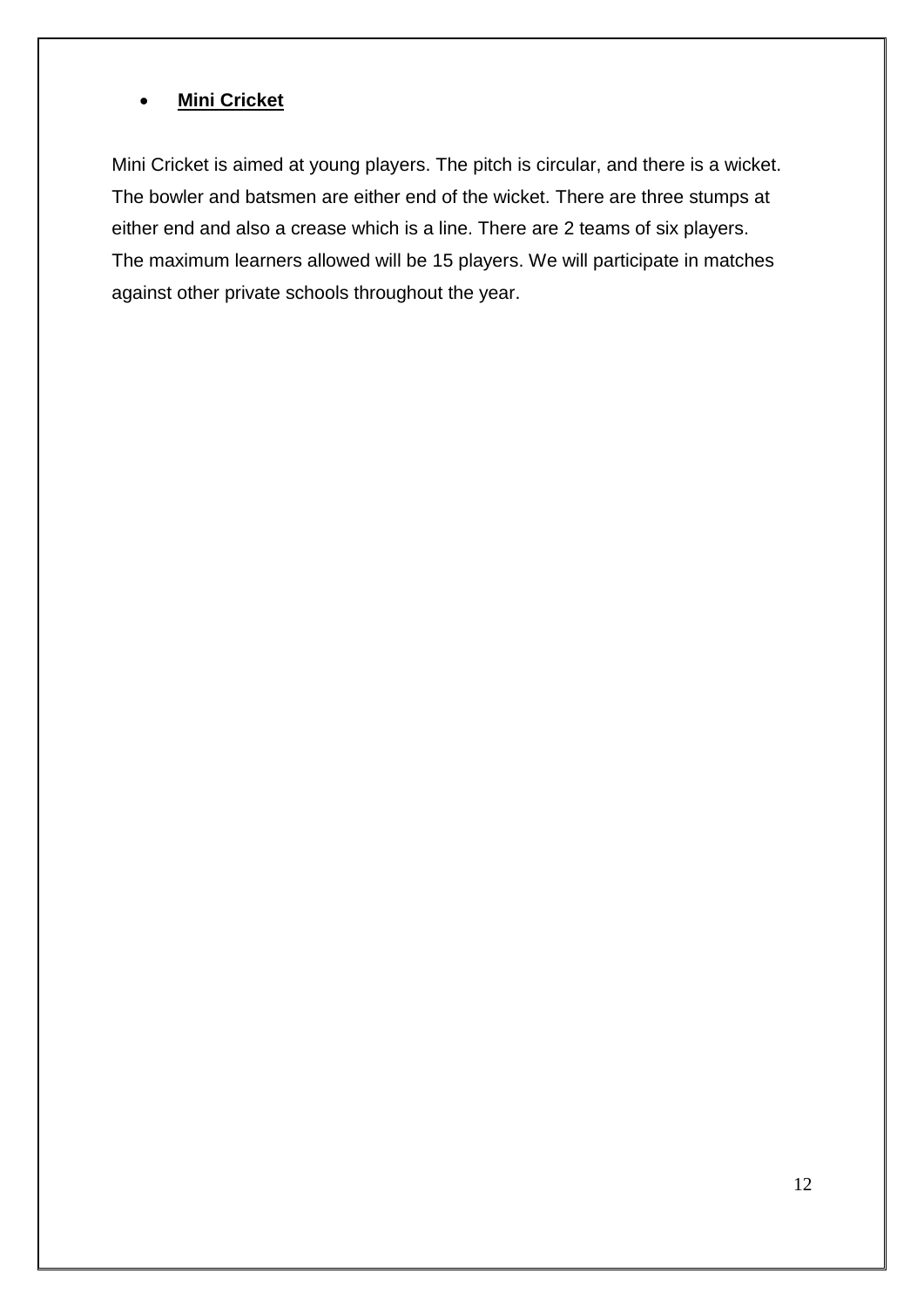# **El Marine Primary Enrolment Form**

| <b>INFORMATION OF CHILD</b>                                                      | Date of Application: <u>___________________________________</u>                                         |               | For Office Use<br><b>Registration Fee</b> |  |  |
|----------------------------------------------------------------------------------|---------------------------------------------------------------------------------------------------------|---------------|-------------------------------------------|--|--|
|                                                                                  |                                                                                                         |               |                                           |  |  |
|                                                                                  |                                                                                                         |               |                                           |  |  |
|                                                                                  |                                                                                                         |               |                                           |  |  |
|                                                                                  |                                                                                                         |               |                                           |  |  |
| Home Language: ___________________________Gender: ______________________________ |                                                                                                         |               |                                           |  |  |
|                                                                                  |                                                                                                         |               |                                           |  |  |
|                                                                                  |                                                                                                         |               |                                           |  |  |
|                                                                                  |                                                                                                         |               |                                           |  |  |
|                                                                                  |                                                                                                         |               |                                           |  |  |
|                                                                                  | Services required at El Marine: Grade                                                                   |               |                                           |  |  |
| Aftercare: Yes / No                                                              |                                                                                                         |               |                                           |  |  |
|                                                                                  |                                                                                                         |               |                                           |  |  |
|                                                                                  | Parents Information (Please write in capitals)                                                          |               |                                           |  |  |
|                                                                                  | Father                                                                                                  | <b>Mother</b> |                                           |  |  |
| Surname                                                                          |                                                                                                         |               |                                           |  |  |
| Name                                                                             |                                                                                                         |               |                                           |  |  |
| I.D.nr                                                                           |                                                                                                         |               |                                           |  |  |
| Employer                                                                         |                                                                                                         |               |                                           |  |  |
| Occupation                                                                       |                                                                                                         |               |                                           |  |  |
| <b>Home Address</b>                                                              |                                                                                                         |               |                                           |  |  |
|                                                                                  |                                                                                                         |               |                                           |  |  |
|                                                                                  |                                                                                                         |               |                                           |  |  |
| <b>Postal Address</b>                                                            |                                                                                                         |               |                                           |  |  |
|                                                                                  |                                                                                                         |               |                                           |  |  |
| Account to?                                                                      |                                                                                                         |               |                                           |  |  |
| Tel. Work                                                                        |                                                                                                         |               |                                           |  |  |
| Tel. Home                                                                        |                                                                                                         |               |                                           |  |  |
| Cell. Nr.                                                                        |                                                                                                         |               |                                           |  |  |
| <b>Email Address</b>                                                             |                                                                                                         |               |                                           |  |  |
|                                                                                  | If school fees are not paid by the 7 <sup>th</sup> of every month your child must stay home and his/her |               |                                           |  |  |
|                                                                                  | place will not be secure.  Parent's Signature ________________                                          |               |                                           |  |  |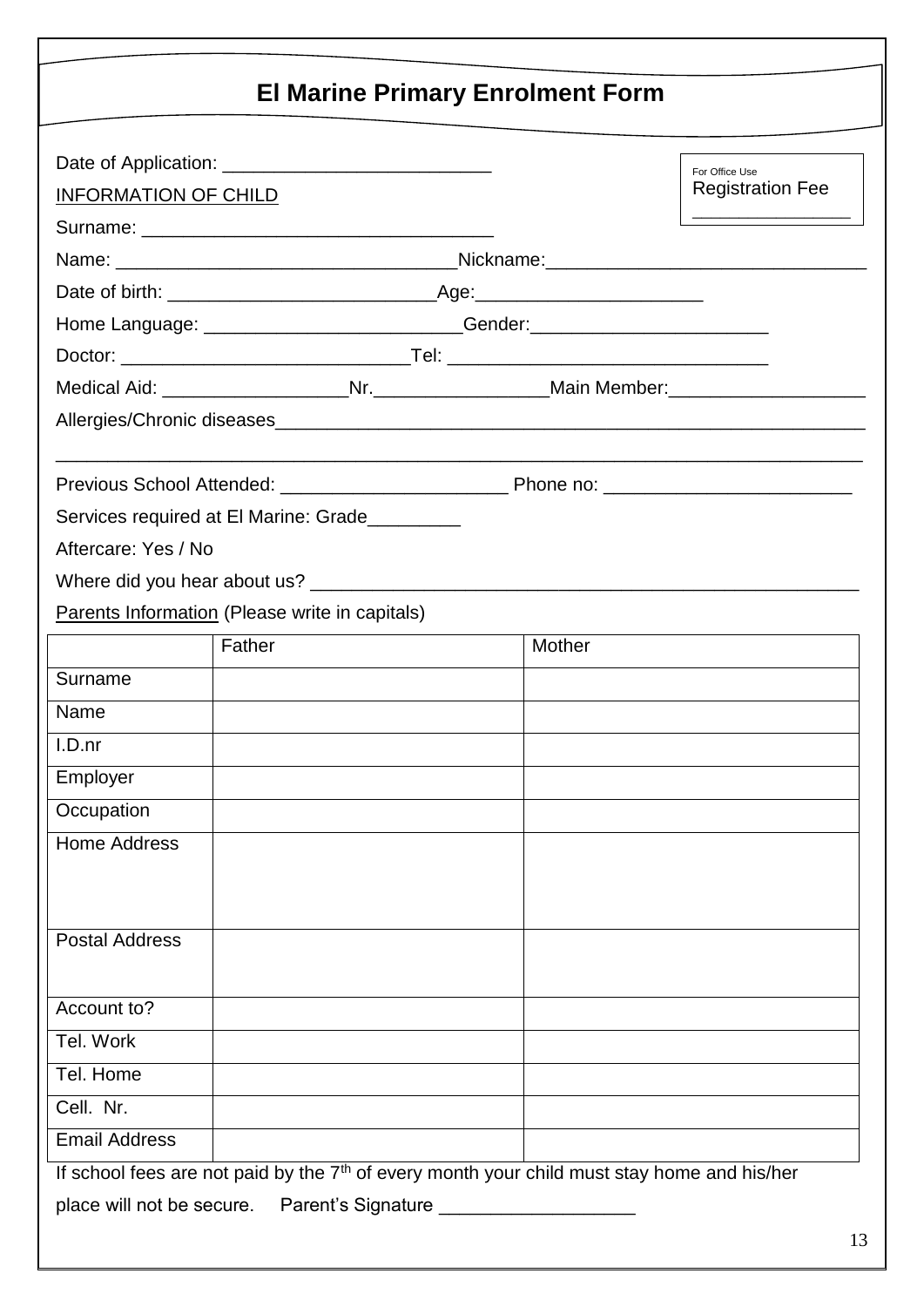| Next of Kin - Please indicate the relationship to your child: (Grandfather, Grandmother, Aunt,                                                                                                                                |      |  |  |  |
|-------------------------------------------------------------------------------------------------------------------------------------------------------------------------------------------------------------------------------|------|--|--|--|
| Uncle, Friend)                                                                                                                                                                                                                |      |  |  |  |
|                                                                                                                                                                                                                               |      |  |  |  |
| Name: will be a series of the contract of the contract of the contract of the contract of the contract of the contract of the contract of the contract of the contract of the contract of the contract of the contract of the | Tel: |  |  |  |
| Address:                                                                                                                                                                                                                      |      |  |  |  |

\_\_\_\_\_\_\_\_\_\_\_\_\_\_\_\_\_\_\_\_\_\_\_\_\_\_\_\_\_\_\_\_\_\_\_\_\_\_\_\_\_\_\_\_\_\_\_\_\_\_\_\_\_\_\_\_\_\_\_\_\_\_\_\_\_\_\_\_\_\_\_\_\_\_\_\_\_\_

NB: Please attach all relevant documentation to the enrolment form!

#### INDEMNITY FORM

- Although every necessary precaution will be taken to prevent accidents, neither El Maríne Primary School, nor the facilitators, or employees of the school, any agents or other persons associated with the school will be held responsible for any claims to a child arising from an accident which may occur whilst the children are on the premises or at any outing by or on behalf of the school or any of the said persons. This indemnity shall in addition be deemed operative as against any third person suffering damage consequent upon such injury, damage or death.
- My child may participate in educational excursions, with my knowledge, and may be transported by school staff to and from these excursions.
- He/she may be transported in another vehicle in case of emergency to the nearest doctor/hospital.

I hereby understand and acknowledge acceptance of the El Maríne rules and indemnity form.

I/we hereby accept the above-mentioned conditions and rules and consider myself /us bound towards El Maríne Primary School.

Signed at .........................................on the...........day of............................20…....

*Signature…………*…………………........................

PARENT/S NAME IN CAPITALS …………………………………………..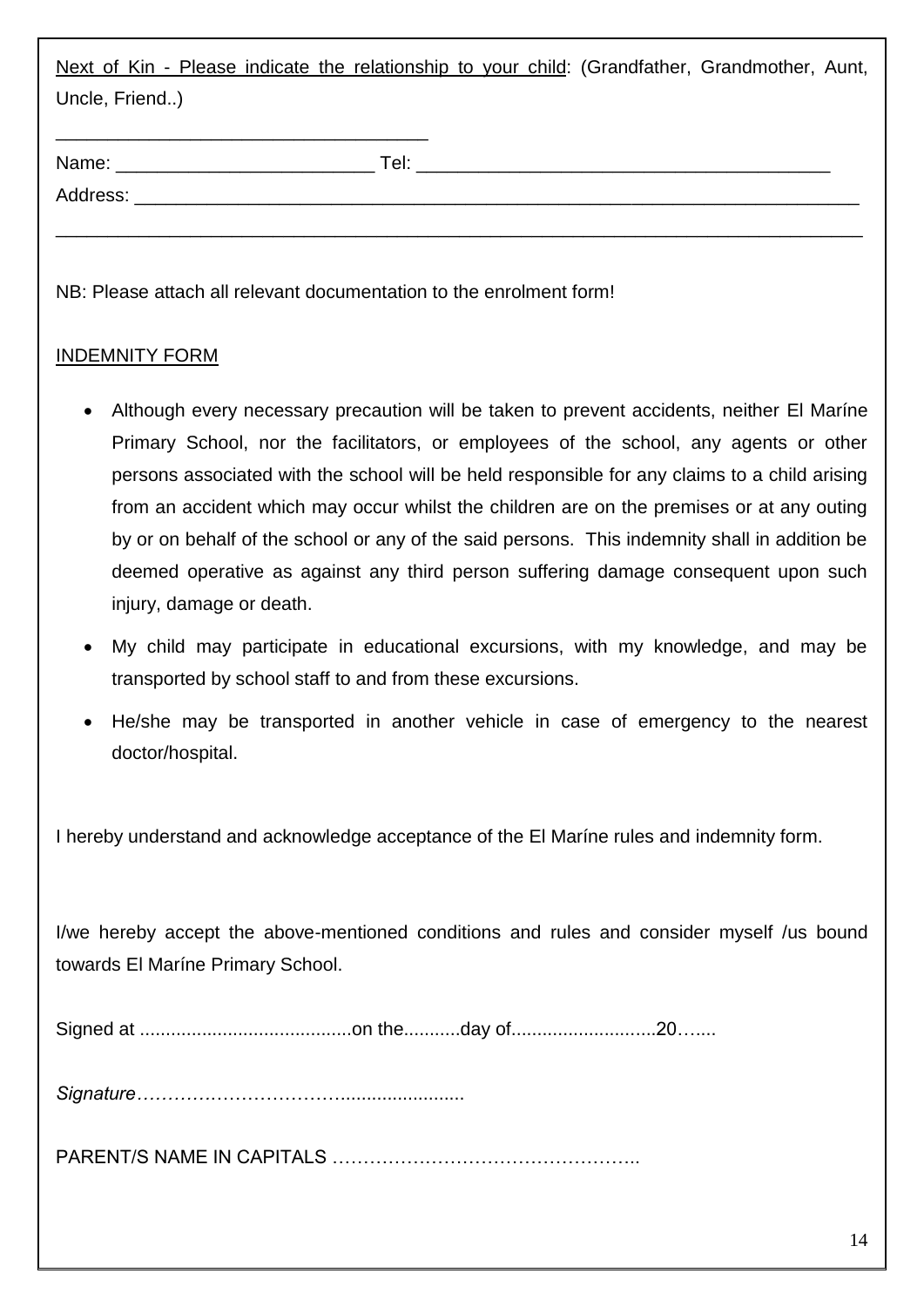

#### **EL MARINE PRIMARY SCHOOL RELEASE FORM IN RESPECT OF LEARNER PHOTOS/IMAGES/VIDEOS**

Hereby, I, (please neatly print full name) \_

grant permission to EL MARINE PRIMARY SCHOOL to display photos/images/ videos of the child(ren) indicated below as part of:

• a demonstration/project/activity in the course of classroom teaching;

- a sample project/activity on CD created by the school for use in educational workshops, classrooms, advertisements, etc.;
- the school's webpages and social media platforms (including Facebook and Twitter);
- samples given to programme publishers, or contest entries submitted to sponsors;
- video recordings to appear in a school-related programme broadcast on a television station; and/or
- any printed publication, including, though not limited to, newspapers, magazines, yearbooks, etc.

In granting this permission, I understand that the school may use photos/images/videos of the child(ren) for purposes such as celebrating achievements and publicising education events, as deemed appropriate by the school governing body and the principal, and that such use may include display in the school photo gallery.

I further understand that although the school associated with the photos/images/videos will be identified, and adults appearing in photos/images/videos may be named, the personally identifiable information of the child(ren), except for the name(s) of the child(ren), will not be used with any photo/image/video.

I am signing this release form in the knowledge that any photos/images/videos posted on the school's website can be downloaded and reproduced by various news organisations, including print, electronic and broadcast media, and I therefore release the school from any liability arising from the use of photos/images/videos of the child(ren) in school web postings.

Additionally, I understand that there are potential dangers associated with the posting of photos images and videos on a website, since global access to the internet does not allow for control over who accesses information.

I further understand that if I wish to rescind this agreement, I may do so at any time by sending a letter to the principal of the school.

| Postal code: _________     |  |
|----------------------------|--|
|                            |  |
|                            |  |
| Date: ____________________ |  |